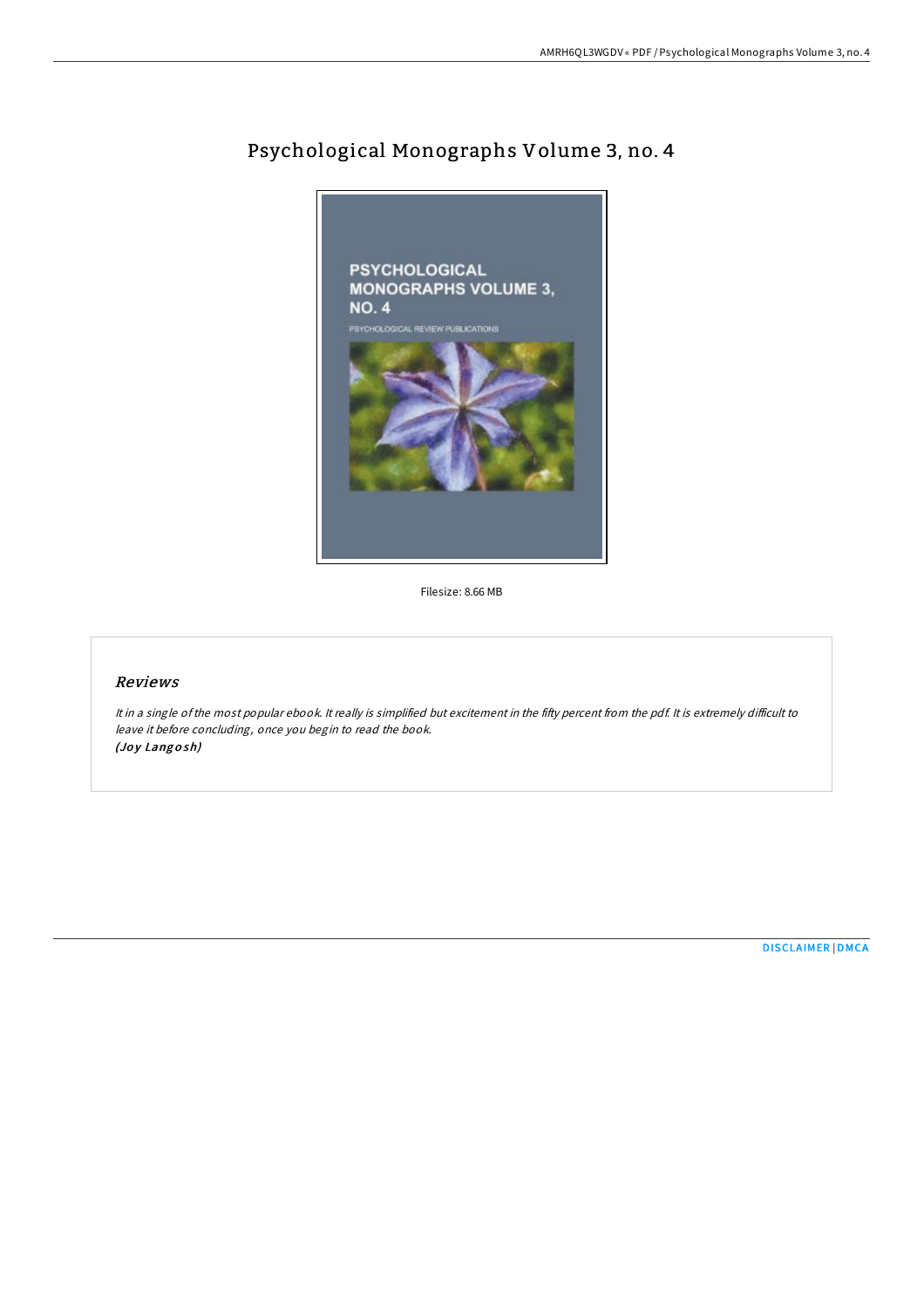## PSYCHOLOGICAL MONOGRAPHS VOLUME 3, NO. 4



RareBooksClub. Paperback. Book Condition: New. This item is printed on demand. Paperback. 46 pages. Dimensions: 9.7in. x 7.4in. x 0.1in.This historic book may have numerous typos and missing text. Purchasers can usually download a free scanned copy of the original book (without typos) from the publisher. Not indexed. Not illustrated. 1900 edition. Excerpt: . . . abnormal cases one or more is entirely absent. But probably in all ordinary or normal verbal consciousness each factor has a more or less influential part to play. It is the determination in a general way of the mutual relations of these factors as brought out by the study of lapses that we are concerned to seek. The motor or kinaesthetic factor is uniformly combined with the auditory or visual. This reduces the four factors in the above analysis to two, which we may call the auditorymotor and the visualmotor, or the auditory-kinaesthetic and the visual-kinaesthetic. By this connection of the two sets of factors it is meant to indicate, what we find to be a constant law of all mental process, that the sensori-motor arc or organic circuit is one process, that all thought and feeling tend to action, that all sensory naturally and inevitably flows over into motor activity and that all such activity is, in turn, reflected into experience as sensation. The first half of this principle has been diligently advocated in this country by Professor Baldwin in instructive researches on his children. According to this conception, the different elements of the speech faculty come under the law of what Professor Baldwin calls sensori-motor association, in the following forms: auditory, visual, speech-motor, hand-motor (writing) memories, the former two developed in and through the latter two He, accordingly, distinguishes but two speech types, the auditory and the visual. The former is found...

h Read Psychological Monographs Volume 3, no. 4 [Online](http://almighty24.tech/psychological-monographs-volume-3-no-4.html)  $\blacksquare$ Download PDF Psychological Monog[raphs](http://almighty24.tech/psychological-monographs-volume-3-no-4.html) Volume 3, no. 4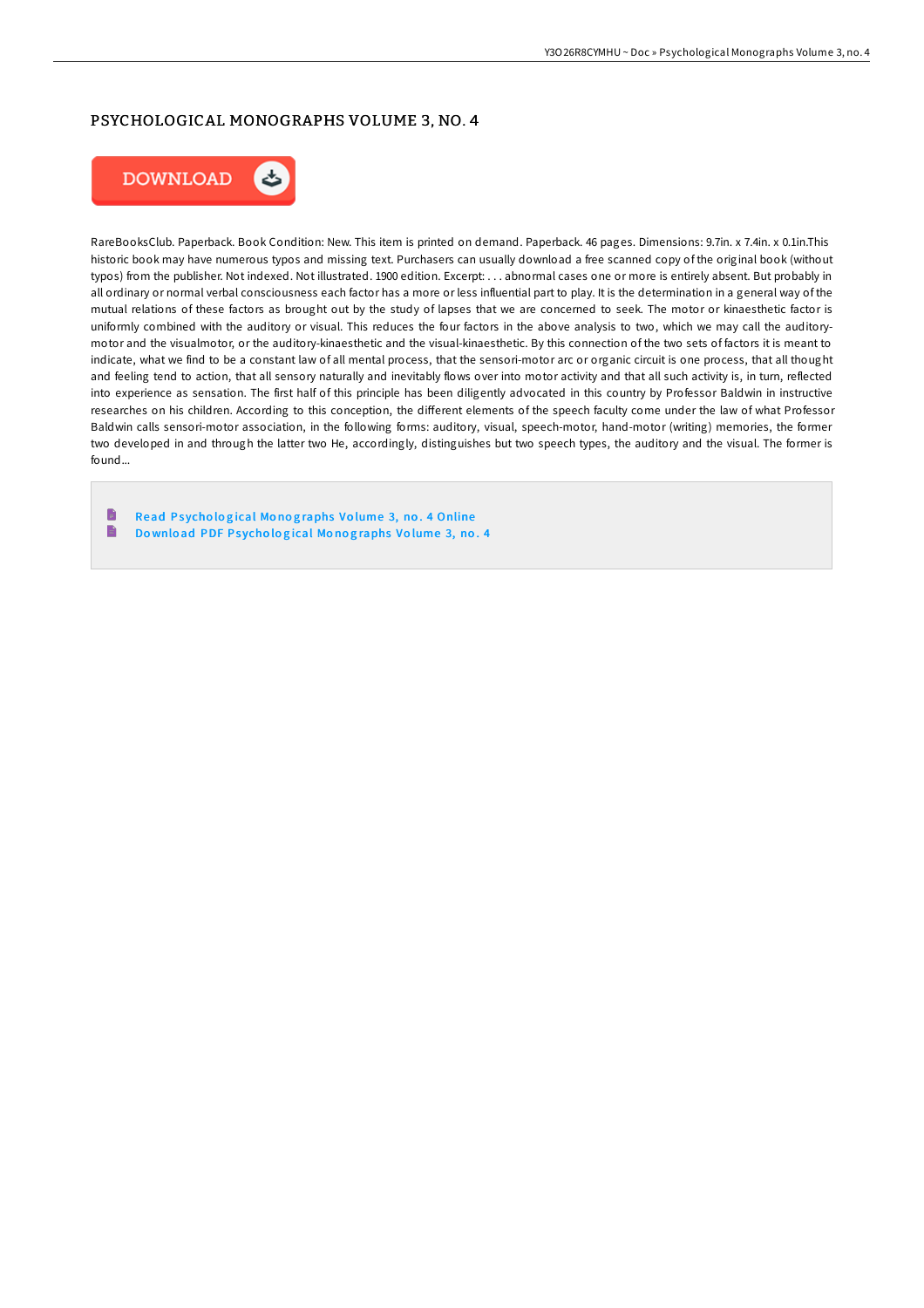## You May Also Like

#### Read Write Inc. Phonics: Set 7 Non-Fiction 3 the Ice and Snow Book

Oxford University Press, United Kingdom, 2016, Paperback, Book Condition: New, 207 x 86 mm, Language: N/A, Brand New Book. These decodable non-fiction books provide structured practice for children learning to read. Each set of books... Save eBook »

#### Free Kindle Books: Where to Find and Download Free Books for Kindle

Createspace, United States, 2011. Paperback. Book Condition: New. 196 x 130 mm. Language: English. Brand New Book \*\*\*\*\* Print on Demand \*\*\*\*\*.REVIEWS: I was able to get my hands of literally millions of books... Save eBook »

#### On Becoming Baby Wise, Book Two: Parenting Your Five to Twelve-Month Old Through the Babyhood Transition

Parent-Wise Solutions, 2012, Paperback, Book Condition; New, BRAND NEW, Perfect Shape, No Black Remainder Mark,Fast Shipping With Online Tracking, International Orders shipped Global Priority Air Mail, All orders handled with care and shipped promptly in...

Save eBook »

Two Treatises: The Pearle of the Gospell, and the Pilgrims Profession to Which Is Added a Glasse for Gentlewomen to Dresse Themselues By. by Thomas Taylor Preacher of Gods Word to the Towne of Reding.  $(1624 - 1625)$ 

Proquest, Eebo Editions, United States, 2010. Paperback. Book Condition: New. 246 x 189 mm. Language: English. Brand New Book \*\*\*\*\* Print on Demand \*\*\*\*\*.EARLYHISTORYOF RELIGION. Imagine holding history in your hands. Now... Save eBook »

Two Treatises: The Pearle of the Gospell, and the Pilgrims Profession to Which Is Added a Glasse for Gentlewomen to Dresse Themselues By. by Thomas Taylor Preacher of Gods Word to the Towne of Reding.  $(1625)$ 

Proquest, Eebo Editions, United States, 2010. Paperback. Book Condition: New. 246 x 189 mm. Language: English Brand New Book \*\*\*\*\* Print on Demand \*\*\*\*\*.EARLYHISTORYOF RELIGION. Imagine holding history in your hands. Now you... Save eBook »